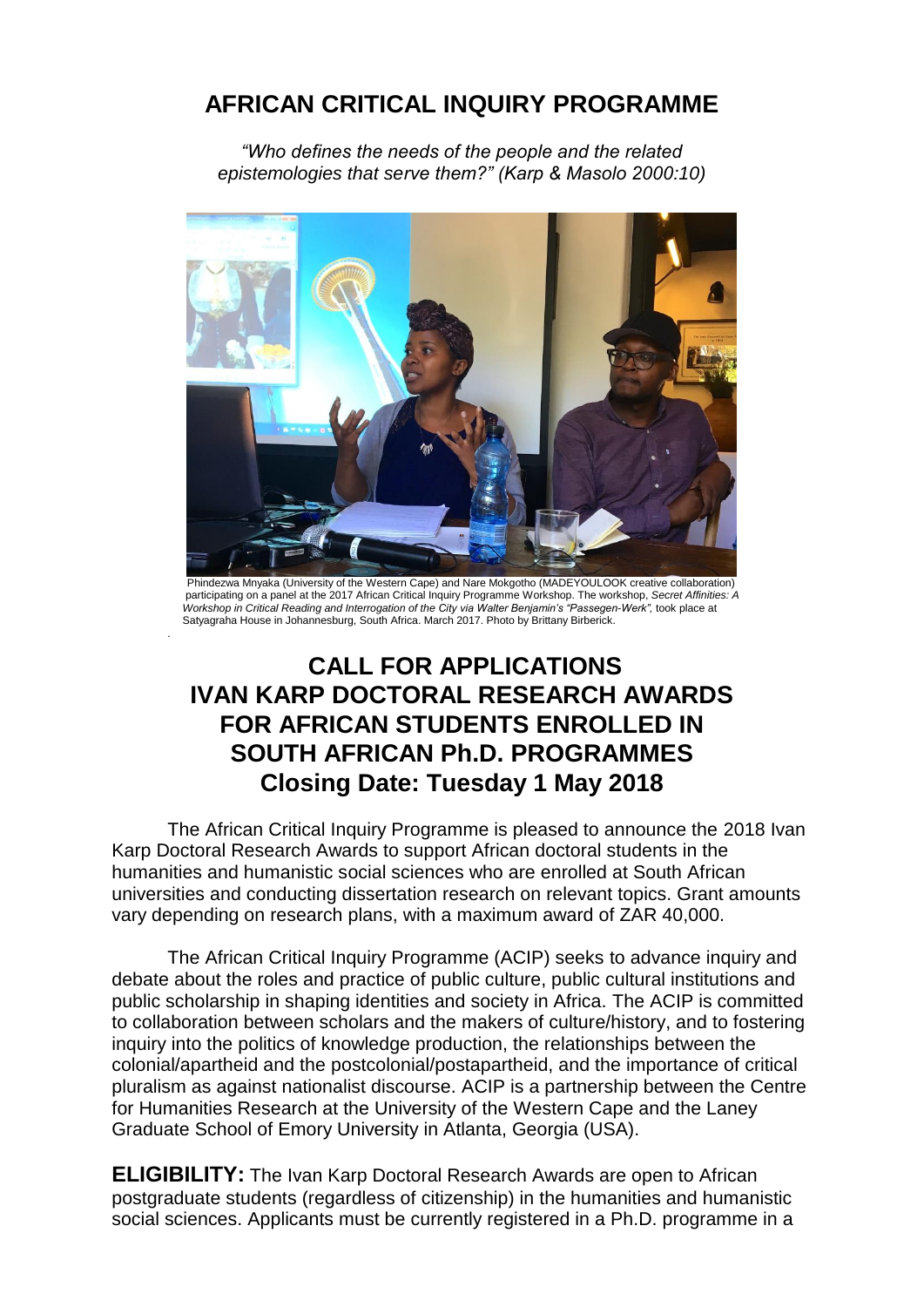South African university and be working on topics related to ACIP's focus. Awards will support doctoral research projects focused on topics such as institutions of public culture, particular aspects of museums and exhibitions, forms and practices of public scholarship, culture and communication, and the theories, histories and systems of thought that shape and illuminate public culture and public scholarship. Applicants must submit a dissertation proposal that has been approved by their institution to confirm the award; this must be completed before they begin ACIPsupported on-site research or by December 2018, whichever comes first.

**APPLICATION PROCESS:** Awards are open to proposals working with a range of methodologies in the humanities and humanistic social sciences, including research in archives and collections, fieldwork, interviews, surveys, and quantitative data collection. Applicants are expected to write in clear, intelligible prose for a selection committee that is multi-disciplinary and cross-regional. Proposals should show thorough knowledge of the major concepts, theories, and methods in the applicant's discipline and in other related fields and include a bibliography relevant to the research. Applicants should specify why an extended period of on-site research is essential to successfully complete the proposed doctoral dissertation. Guidance and advice on how to write a good proposal and budget can be found in the Resources section of the ACIP website [\(http://www.gs.emory.edu/about/special/acip.html\)](http://www.gs.emory.edu/about/special/acip.html) or here: [http://www.ssrc.org/publications/view/the-art-of-writing-proposals/.](http://www.ssrc.org/publications/view/the-art-of-writing-proposals/)

To apply, eligible applicants should submit the following as a single file attachment with documents in the order listed:

- ◆ completed cover sheet (form below and online at [http://www.gs.emory.edu/about/special/acip.html\)](http://www.gs.emory.edu/about/special/acip.html)
- abstract of the proposed research project (250 words maximum)
- research proposal outlining the project's goals, central questions, significance, and relevance for ACIP's central concerns. Proposals should include a clearly formulated, realistic research design and plan of work responsive to the project's theoretical and methodological concerns. Applicants should provide evidence of appropriate training to undertake the proposed research, including the language fluency necessary for the project. Proposals should be no longer than 5 pages; they should be double spaced, with one inch margins and a font no smaller than 11 point. **Applications that do not follow this format will not be considered.**
- $\bullet$  bibliography of up to two additional pages
- project budget listing and justifying project expenses to be supported by the award
- your curriculum vitae
- ◆ current transcript
- two referee letters; one of these must be from your supervisor. Your referees should comment specifically on your proposed project, its quality and significance, and your qualifications for undertaking it. They might also evaluate the strengths and weaknesses of your project and how you and your work would benefit from receiving the research award. Referee letters should be submitted directly to the selection committee.

Funding is to be used for on-site dissertation research; research cannot be at the applicant's home institution unless that institution has necessary site-specific research holdings not otherwise available to the applicant. Applicants who have completed significant funded dissertation research by the start of their proposed ACIP research may be ineligible to apply to extend research time. Eligibility will be at the discretion of the ACIP Selection Committee, depending on completed research time and funding. Please note that the Ivan Karp Doctoral Research Awards support dissertation research only and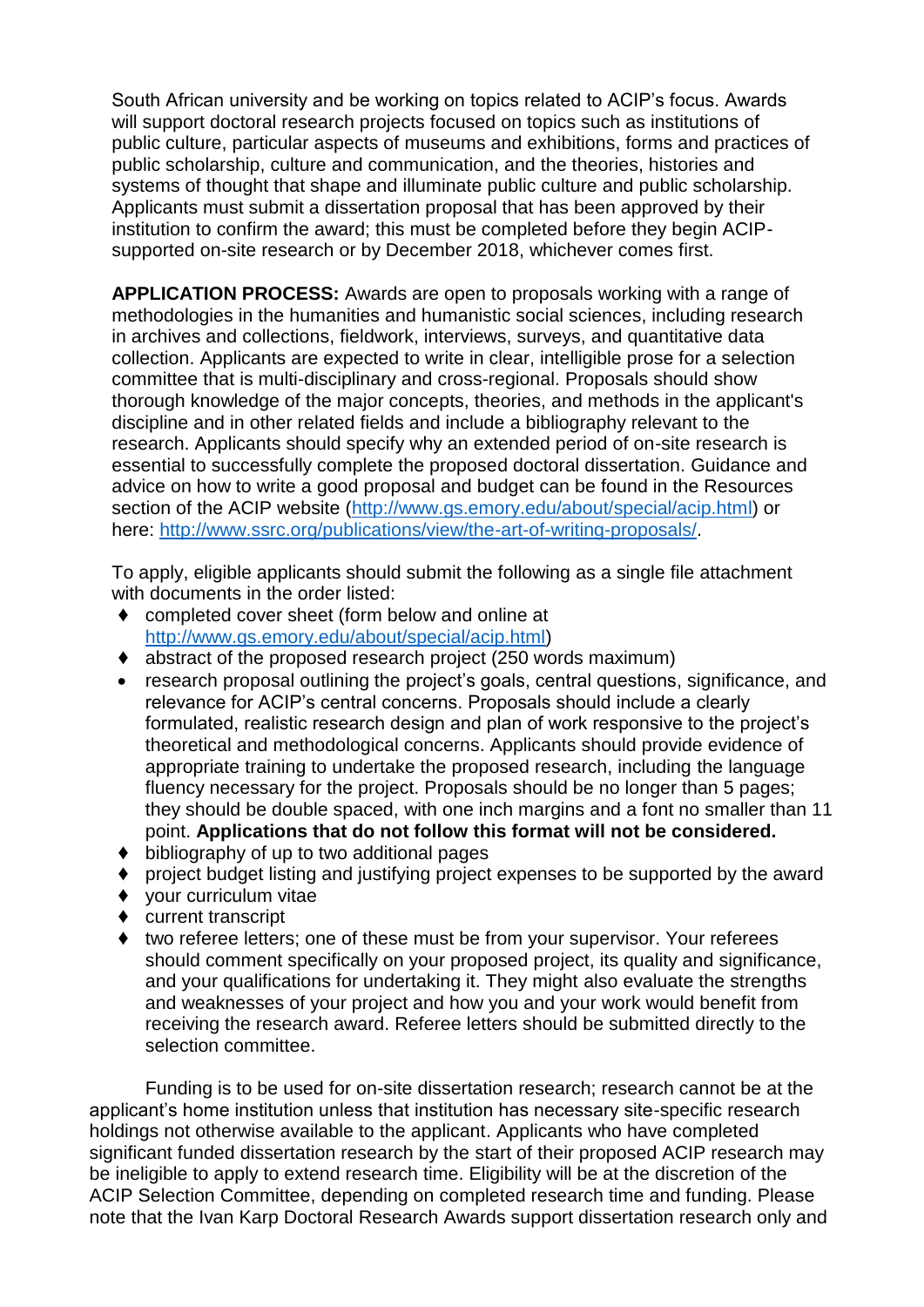may not be used for dissertation write-up, tuition, study at other universities, conference participation, or to reimburse debts or expenses for research already completed. The programme does not accept applications from Ph.D. programmes in Law, Business, Medicine, Nursing, or Journalism, nor does it accept applications in doctoral programmes that do not lead to a Ph.D.

**SELECTION PROCESS:** Applications will be reviewed by the ACIP Selection Committee, an interdisciplinary group of scholars and practitioners drawn from a range of universities and cultural institutions. Selection will be based on the merit and strength of the application. Award amounts will vary according to project needs; the maximum award is ZAR 40,000. Awards will be made only if applications of high quality are received. Notification of awards will be made by late July.

Successful applicants will be required to attend the African Critical Inquiry Workshop in the following year and will have opportunities to consult with scholars associated with the Workshop. They will be expected to attend subsequent ACIP Workshops while completing their dissertations, if possible. After completing their research, applicants must submit a final research report and a financial report.

Students who receive an Ivan Karp Doctoral Research Award from the African Critical Inquiry Programme must acknowledge the support in any publications resulting from the research and in their dissertation. When the dissertation is completed, they must deposit a copy with the African Critical Inquiry Programme at the Center for Humanities Research.

**Closing date: Applications and referees' letters must be received on or before Tuesday 1 May 2018. Incomplete applications and applications that do not conform to format guidelines will not be considered.**

**Please submit materials as a single file attachment with documents in the order listed above. Applications should be sent by email with the heading "ACIP 2018 Research Award Application" to lameezlalkhen@gmail.com.**

> **Supported by funding from the Ivan Karp and Corinne Kratz Fund <http://www.gs.emory.edu/about/special/acip.html> <https://www.facebook.com/ivan.karp.corinne.kratz.fund>**